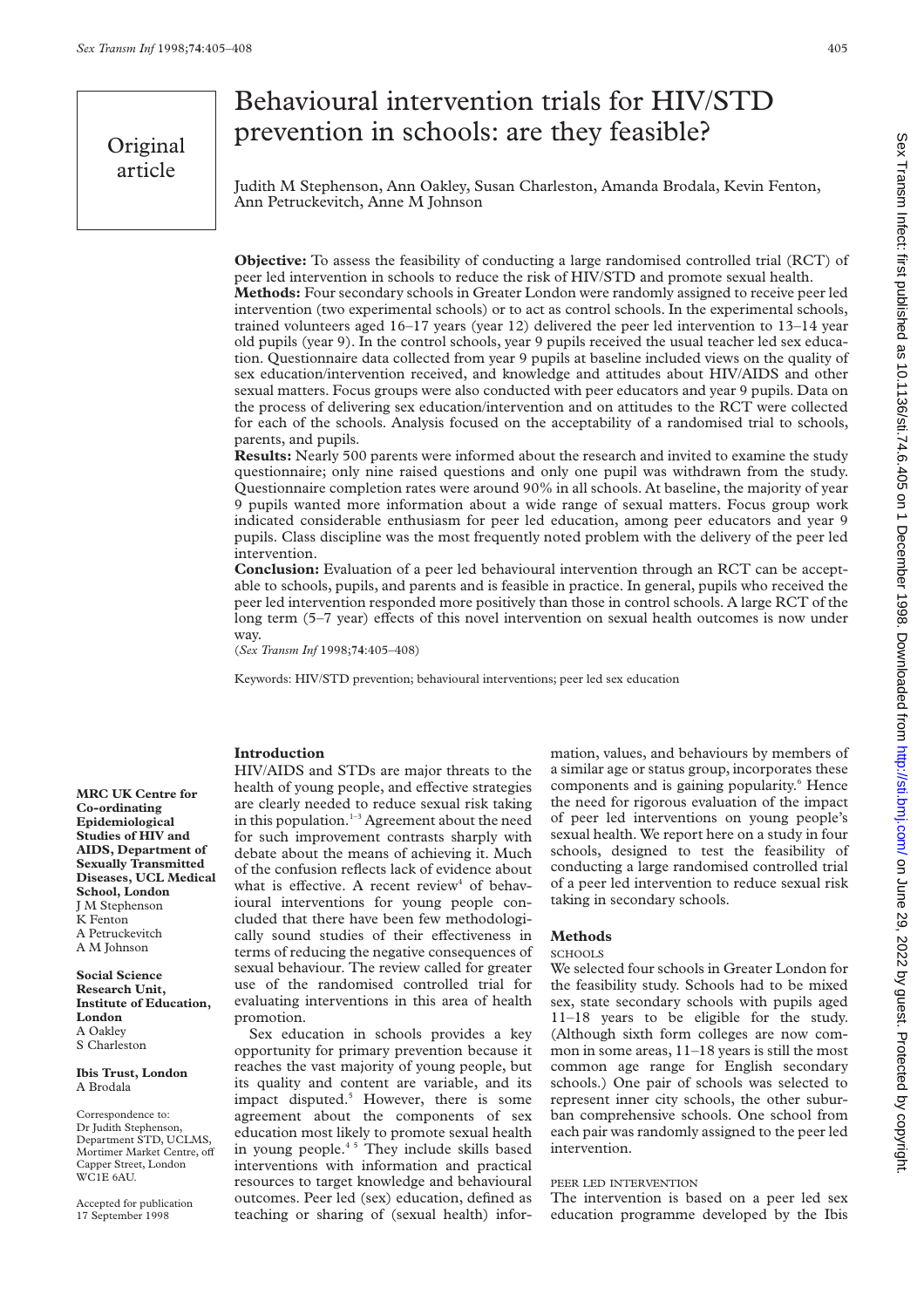Trust, a charitable organisation formed in 1985 to provide better sexual health education for young people in response to the HIV epidemic. The programme, which has been conducted in a wide range of schools over the past few years, involves expert training and support of "peers" from year 12 (aged 16–17) to deliver sex education to year 9 pupils (aged 13–14 years). The year 12 peers are genuine volunteers. They are not selected according to specific criteria, but some adopt more active roles than others as the training proceeds. The content of the intervention complies with the school's sex education policy, and the peers are bound by the same rules of confidentiality and disclosure as the school staff. The intervention can use a variety of teaching methods, including role play, question and answer games, drama events, etc. The time devoted to the training and delivery of the programme depends to some extent on what is allowed by each school.

For the purpose of this research project, aspects of the peer led programme, such as the amount of training and topic areas covered, were standardised as far as possible. Nineteen females and four males volunteered to be peer educators in one school, with 20 females and four males in the other. The training involved a weekend outside school, plus two timetabled sessions, and the curriculum time allocated to delivering the programme to the year 9 classes was three double periods of personal and social education (PSE). The topics covered in both experimental schools were HIV/STDs, condom use, and the emotional/sexual aspects of relationships. Once the programme had been developed, the peers rehearsed its delivery in front of a small audience including trainers and school staff. The peer educators worked in small mixed sex teams, and all the year 9 class groups were mixed sex. In each school, the peer volunteers split into a minimum of three groups to cover the lessons (given to six classes of year 9 pupils in school one and seven in school two). All the classes received three lessons of 40 minutes each in school one and 45 minutes each in school two. During the delivery of the peer led intervention to the year 9 pupils, no adults were present.

#### EVALUATION

All 469 year 9 pupils attending the four schools were invited to complete a baseline questionnaire in March/April 1996 and a follow up questionnaire in September/October 1996, an average of 3 months after receiving sex education. The baseline questionnaire included data on sociodemographic status of the pupils, their knowledge about conception, contraception and HIV/STDs, their attitudes to a range of sexual matters, including views on the adequacy of previous school sex education, their perceived competence in condom use, seeking advice, negotiating safer sex, and resisting unwanted pressure. The post intervention questionnaire repeated some of the baseline questions on knowledge and attitudes, and asked the pupils' views about the sex education they had received during the study. Focus group sessions were conducted with the peer

educators and with year 9 pupils from both experimental and control schools. All were assured of confidentiality before taking part, and no concerns along these lines were raised.

Data were analysed in accordance with the design and objectives of the study—that is, to establish the feasibility of conducting a large randomised controlled trial (RCT) in schools, not as a trial testing specific hypotheses. Because existing research on young people's attitudes to sex education shows marked differences between males and females<sup>7  $\text{8}$ </sup> we examined the data separately by sex.

#### ETHICAL APPROVAL

Ethical approval was sought from the local UCL/ UCLH Joint Committee on the Ethics of Human Research.

## **Results**

ACCEPTABILITY OF A RANDOMISED TRIAL

One of the key questions addressed in this feasibility study was the acceptability, to schools, parents, and pupils of a randomised trial of sex education. Fourteen (31%) of the 45 schools approached in Greater London were initially interested in the study, from which we selected one pair that best represented inner city schools and another that best represented suburban comprehensives. The commonest reason for declining was reluctance to amend the forthcoming school timetable if this had already been fixed. The timing of the approach to schools is therefore critical to participation. Although few schools objected to randomisation per se, most were motivated by the chance of receiving the peer led intervention, which they saw as a desirable alternative to the usual teacher led education.

Because the study involved people aged less than 16 years, a critical issue was whether or not parents would need to give signed consent before any year 9 pupil could take part. The ethics committee was initially in favour of this option, but the schools were not because they felt that some informed parents would intend no response to convey tacit consent. The alternative was an "opt out" system of consent, whereby informed parents would be assumed to consent unless they indicated otherwise. Another key issue was whether parents were being asked to consent to the peer led intervention itself (in two of the schools) as well as the means of evaluation (that is, questionnaires, and possibly interviews or focus group discussion) or to the evaluation alone. It was eventually decided by the ethics committee that parental consent should be sought for evaluation alone because this type of intervention had been used in schools before but not examined in a research context. Neither the school's responsibility to determine the form of sex education provided, nor the parents' right to withdraw their children from sex education were affected by the pilot study. After letters had been sent to nearly 500 parents informing them about the research study, nine parents contacted a member of the research team. Six parents requested a copy of the questionnaire and made no further contact after this was sent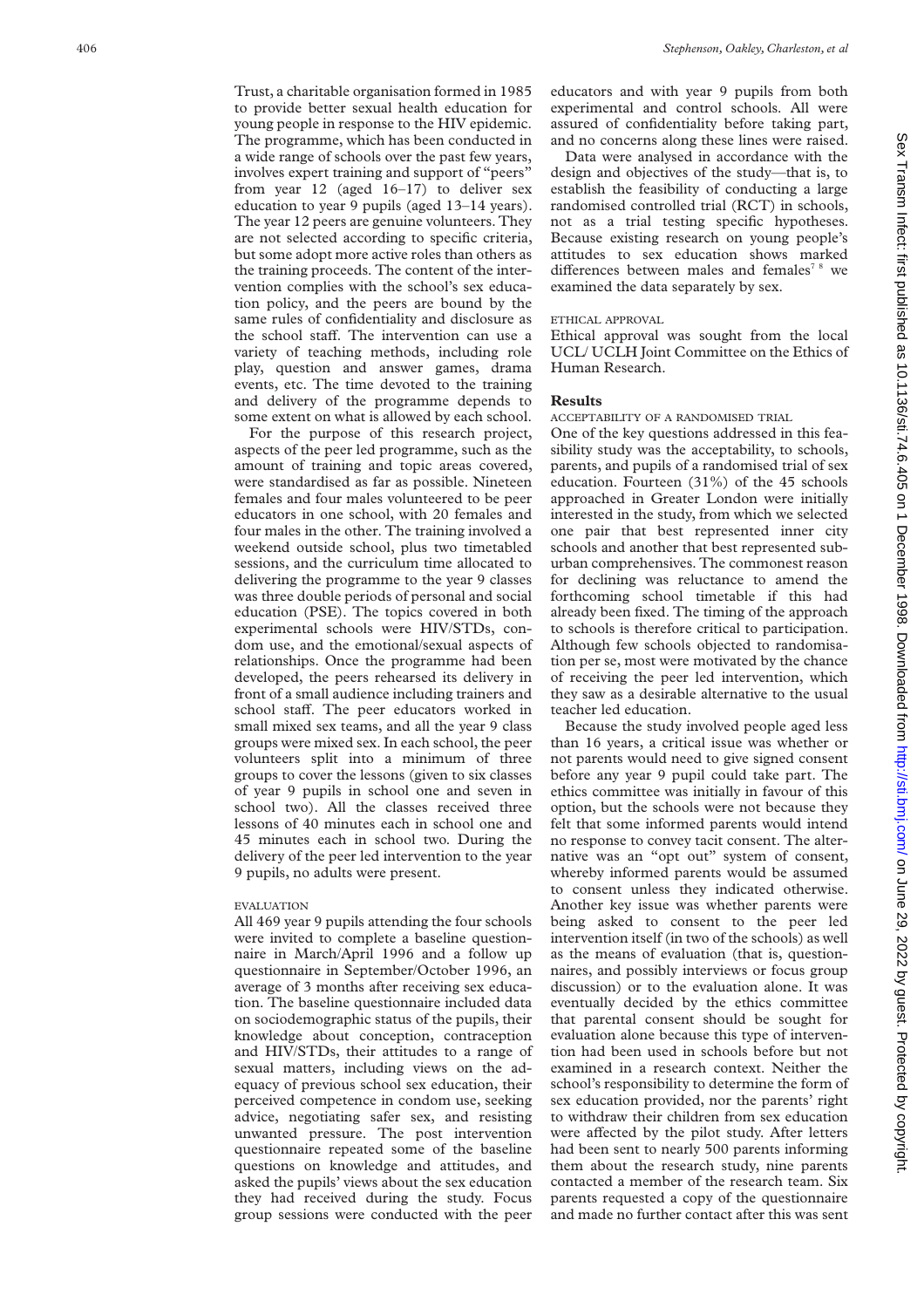to them. The other three parents expressed interest in the study and had questions which were answered by phone. Only one pupil (from a control school) was subsequently withdrawn from filling in the questionnaire. It was made clear to year 9 pupils that they did not have to fill in the questionnaires or take part in the discussions if they preferred not to, but signed consent was not asked for.

### RESPONSES OF YEAR 9 PUPILS TO THE BASELINE **OUESTIONNAIRE**

Around 90% of the 469 year 9 pupils attended the lessons devoted to questionnaire completion at baseline. Absentee rates ranged from  $6\%$  to  $10\%$ , with no appreciable difference between control and experimental schools. All pupils who attended the lessons attempted to complete the questionnaire. Forty nine per cent were female, 51% lived in privately owned accommodation, and 26% were from black and ethnic minority groups.

There was considerable agreement between males and females on the quality of sex education received in school so far (table 1). The best covered topic was about bodily development, while the worst were homosexual relationships and diseases caught from having sex. For seven of the 10 topics, a higher proportion of the girls than the boys wanted more information. The topics on which the highest proportion of both sexes wanted more information were HIV/ AIDS, STDs, and where to get advice. Although regard for previous teaching about homosexuality was poor, it was the least popular topic for further information (table 1). The majority of pupils (64% of girls and 74% of boys) had received sex education in school from a teacher; a "visitor to the school" was

*Table 1 Adequacy of previous school sex education in 228 female and 235 male pupils aged 13–14 years (experimental and control schools combined)*

| Topic                                        | How well topic was covered $(\%)$ |    |          | Proportion                  |
|----------------------------------------------|-----------------------------------|----|----------|-----------------------------|
|                                              | Well                              | OK | Not well | wanting more<br>information |
| Contraception                                |                                   |    |          |                             |
| Females                                      | 41                                | 23 | 35       | 71                          |
| Males                                        | 39                                | 27 | 37       | 62                          |
| <b>HIV/AIDS</b>                              |                                   |    |          |                             |
| Females                                      | 26                                | 24 | 49       | 81                          |
| Males                                        | 37                                | 21 | 42       | 66                          |
| Other diseases caught from having sex        |                                   |    |          |                             |
| Females                                      | 14                                | 22 | 64       | 81                          |
| Males                                        | 19                                | 23 | 58       | 66                          |
| Lesbian and homosexual relationships         |                                   |    |          |                             |
| Females                                      | 6                                 | 15 | 79       | 48                          |
| Males                                        | 8                                 | 17 | 75       | 30                          |
| How not to have sex when you don't want to   |                                   |    |          |                             |
| Females                                      | 18                                | 22 | 60       | 71                          |
| Males                                        | 18                                | 22 | 59       | 65                          |
| How young people's bodies develop            |                                   |    |          |                             |
| Females                                      | 60                                | 23 | 16       | 56                          |
| Males                                        | 53                                | 23 | 23       | 57                          |
| Sexual feelings, emotions, and relationships |                                   |    |          |                             |
| Females                                      | 24                                | 28 | 46       | 64                          |
| Males                                        | 26                                | 27 | 47       | 64                          |
| What people do when they have sex            |                                   |    |          |                             |
| Females                                      | 31                                | 17 | 51       | 56                          |
| Males                                        | 29                                | 26 | 45       | 63                          |
| Pregnancy                                    |                                   |    |          |                             |
| Females                                      | 33                                | 28 | 38       | 75                          |
| Males                                        | 47                                | 26 | 27       | 57                          |
| Where to get advice on any of the above      |                                   |    |          |                             |
| Females                                      | 28                                | 25 | 47       | 80                          |
| Males                                        | 30                                | 25 | 45       | 68                          |
|                                              |                                   |    |          |                             |

recalled by 31% of girls and 12% of boys, and the "school nurse" by 31% of girls and 12% of boys.

## QUALITATIVE EVALUATION

The social interaction between the year 9 pupils and the peer educators was explored qualitatively through focus group discussions. There was agreement among the peers that the features which made the peer led sessions quite distinct from previous sex education included their non-authoritarian status, which made them "more on a sort of level" with the younger pupils, and their verbal and body language, which "was much different from the teachers, more relaxed". When asked "what kind of vocabulary did you use?" one peer answered "just how we usually speak . . . and we didn't speak to them like year 9s, we spoke to them like sort of equals". Another peer educator said that her team's initial approach had been formal, standing at the blackboard and using the flip chart, but in later lessons the peers would sit with the year 9 pupils in a circle or sit on desks and "slouch about like they [the year 9 pupils] want to be able to do". Two other peers mentioned that the novelty of the classes excited curiosity among the year 9s which was thought to be a good thing. One outlined what the peer sessions were trying to achieve. "It wasn't about learning it was about attitudes, it's more that they should be going away questioning issues that they'd brought up."

Problems with class discipline were experienced to some degree by all the peer teams. This was not helped by their lack of authority. As one peer said "They [the year 9 pupils] know we don't have the authority to send them to the headmaster and so from that sense there was nothing we could do apart from telling them to shut up, which they ignored anyway." Confidence and assertiveness skills were commonly mentioned by the peer educators as the skills most needed for the programme. The peers also noted marked sex differences. Comments such as "the girls were much more responsive than the boys" and "girls were much more mature" were common.

Focus group sessions with the year 9 pupils showed that peer led sex education was generally welcomed. The importance of shared language was noted again. One year 9 pupils said "you could speak like normally like you would with your friends about stuff, you weren't frightened that you'd use a bad word." Another said "I don't think you get the chance to talk a lot in other classes. I don't know, it's more difficult to just speak out on like sensitive things."

Focus groups with year 9 pupils in the control schools implied an excessive focus on biological aspects of sex education. As one pupil said, "We do the same subject every time, all about puberty and development. I don't think they can think of anything else to teach us." Another said "It's like that's a safe topic and they [the teachers] have got all the leaflet and pictures to give out." When asked what other things they would like to be covered, another pupil replied "I don't know . . . the next